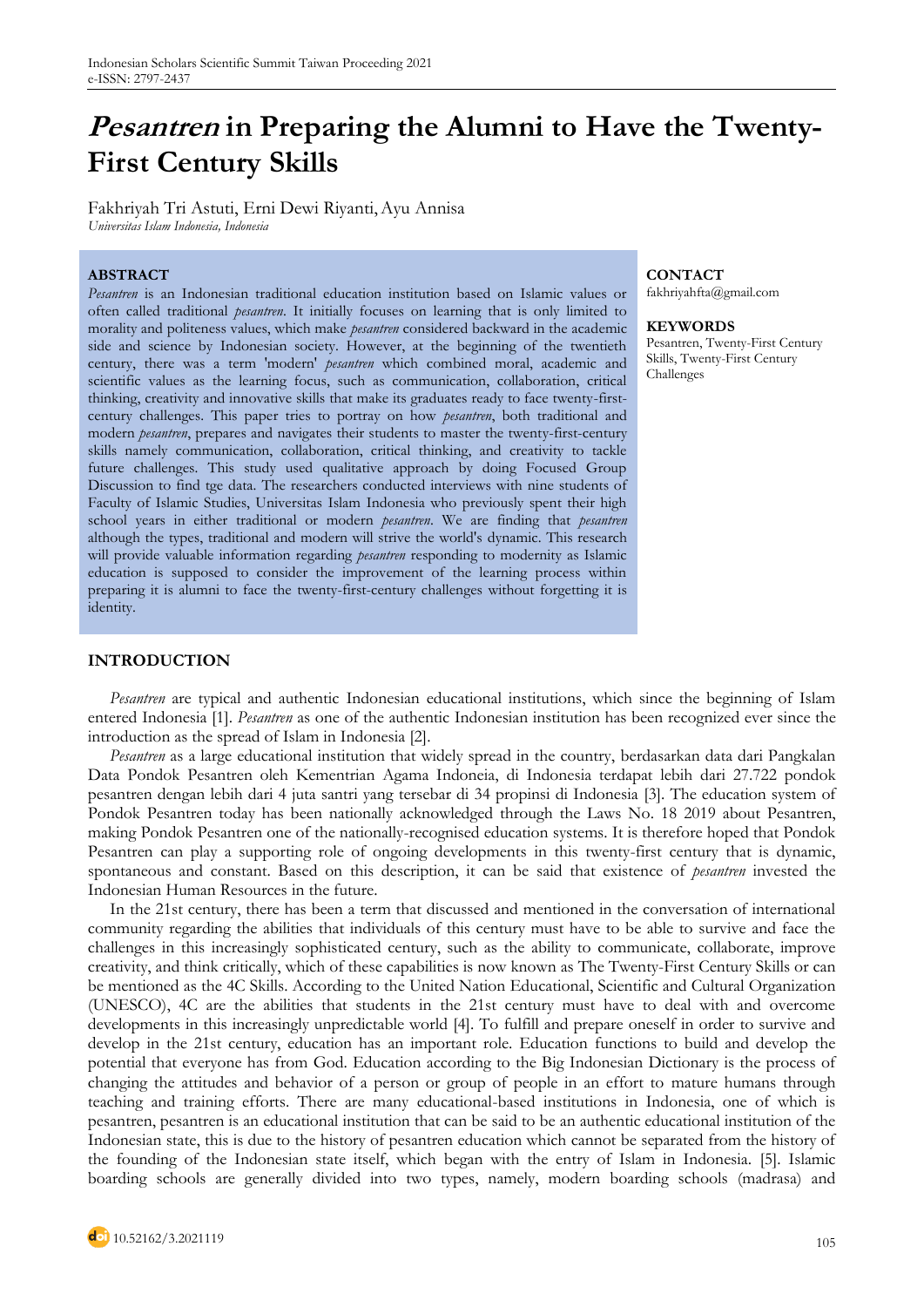traditional boarding schools (pesantren) [6]. Since its inception, Islamic boarding schools have continued to adapt to their educational system and formation, now many pesantren have even provided all levels of education from elementary school to university, this is a form of reform from the pesantren itself to answer and prepare a generation that can adapt. with the times without forgetting the essence of being a Muslim. With this change, many pesantren have become formal educational institutions in accordance with the national education curriculum combined with a non-formal education system based on religion as well as values that are integrated with everyday life in pesantren.

One form of anticipation to global development and change is to prepare community members to deal with and overcome the complexities of development, changes and challenges. In this context, the idea of educational institutions which give not only sciences but also morals and *adab* values is needed. A form of modernization response from boarding schools and preparing alumni to be able to face the challenges of the times, for such as learning general studies as mathematic or biology, actively speaking Arabic and English in their daily lives and all the activities that already arranged based on Islamic values and this all have been scheduled, which are both points have begun to erode in an era full of modern terms. This makes the *pesantren* attractive to parents who naturally want their children not only to master the sciences but also to be adept and moral.

Life at the college level is a time where everything that has been obtained at the previous education level can be seen as a result, about how students from the pesantren can apply the knowledge that has been obtained. With that, this research was conducted on students of the Faculty of Islamic Studies, Islamic University of Indonesiap who have taken pesantren education during their secondary education. in this 21st century.

### **METHODS**

This research used a qualitative approach with descriptive design. Qualitative research is the type of research which the data is in the form of words and actions [7], in descriptive design the researchers describe and analyze the data with the formulation from the interview and reflect it with the real phenomenon that actually happened [8]. As stated by Sutopo (lihat cara tulis kutipan dan kutipan), in order to understand and analyze the realities and interactions that happened, made the researchers came out as the research instrument themselves [9]. In qualitative research the actions and the words of the interviewers is the main source of our data, and for the secondary data we used the previous research, news and eligible websites [7].

Collecting data for this study used semi-structured interviews where there are a number of questions arranged in a certain order so that one person's answers can be compared with others, but still gives room for flexibility to extract further information. [10]. In this research we conducted interviews with nine students of the Faculty of Islamic Studies of Universitas Islam Indonesia who have spent their high schools in boarding school. Seven of the students have spent their high school time for 6 years in boarding schools, which made them understand the ins and outs of boarding schools.

In the interview process, researchers conducted interview question based on the communication, collaboration, creativity and critical thinking (4C skills) that mentioned by the UNESCO, which we make it relates the interview questions. In the beginning we asked about the general questions such as how long they spent their time in pesantren, this question conducted for knowing how long they lived in pesantren and does it affect the skills that they have to be applied now in their university. For collaboration questions, what kind of activities they take part in *pondok pesantren* and what the benefits are obtained. Is there team work from there that can be applied in university after they graduated. For Communication questions, how education in *pondok peantren*  taught you to communicate (with all of activities they take part in). For Creativity questions, with all shortcomings and limitations because it's environment of *pondok pesantre,* indirectly you are forced to think and act creatively and make a new innovation which can lead the for independent students and for the critical thinking questions, does educations in *pondok pesantren* educate them to think more critically and how to behave when they have to solve some problems or disagree with friends or *kyai* (teacher in *pondok pesantren*) while in *pondok pesantren*. However, since we use semi-structured interview, the questions might me developed for the deep discussion and analyzing.

Triangulation of research data obtained through interviews. The data obtained were then analyzed according to the following steps: 1) Reading the transcript to find the main meaning and theme; 2) Identify and take notes on the theme; 3) Linking themes to one another; and 4) draw conclusions [11].

The results will then be discussed to answer the question of how Islamic boarding schools prepare their alumni to be able to face the challenges of the twenty-first century, which we will then present the results of the answers in this paper.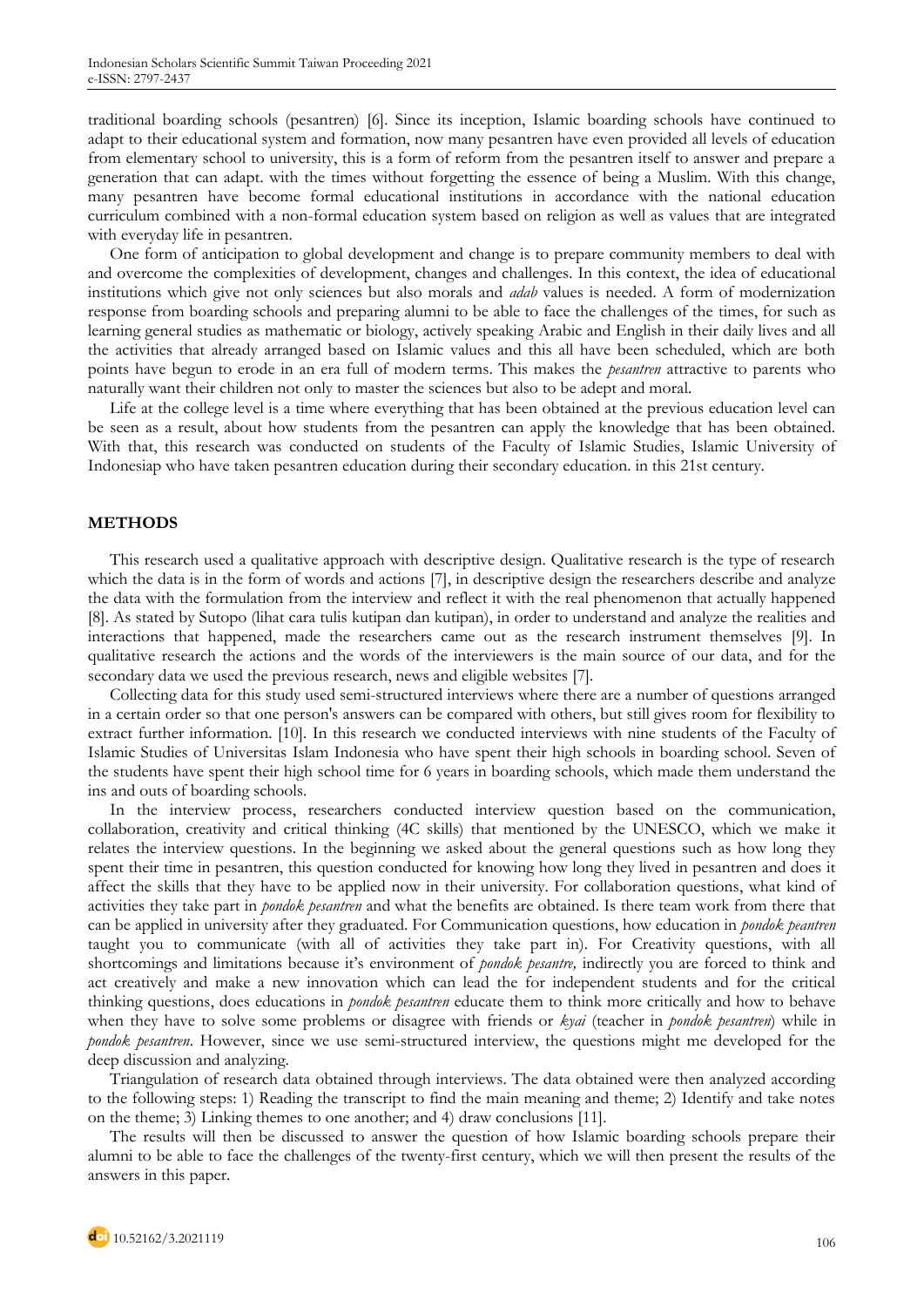### **RESULTS AND DISCUSSIONS**

The interview was conducted on 20 January 2020 at Faculty of Islamic Studies with 9 students of the faculty as respondents, with the initials AM, MH, ND, RDA, EFN, ZSH, FT, RA, and IK. They have spent their high school years in pondok pesantren, which AM, MH, and ND 3 came from traditional pesantren and RDA, EFN, ZSH, FT, RA and IK came from modern pesantren.

When living in Islamic boarding schools, all respondents lived in dormitories consisting of many rooms, all respondents said that in one room there were 5-12 students with different regional backgrounds from themselves. So, with this it can be seen that the Islamic boarding school regulates in such a way regarding the members in each room, making each student must be able to adapt to other students even though they are in different regions, because with that they can carry out dormitory life by helping and supporting each other. AR who has spent 6 years in a modern stated boarding school,

"di pondok, saya mengalami perpindahan kamar setiap tahunnya, sebenarnya ini merepotkan, tapi sekarang saya paham, dengan itu saya bisa mengenal banyak sekali teman-teman lain, yang tidak sekelas dengan saya maupun berbeda daerah dengan saya".

Selain itu, ND dengan latar belakang pondok tradisional memberikan pendapat yang tidak jauh berbeda,

"di pondok memang selalu diadakan pergantian kamar setiap semester, awalnya kesulitan karena harus beradaptasi dengan orang baru di tiap semesternya, namun ketika dijalani selama 3 tahun, ternyata ketika kelulusan, saya mengenal hampir seluruh santri di pondok, karena memang santri di pondok saya kemarin tidak terlalu banyak".

From this statement, it can be seen that Islamic boarding schools often apply room changes even though with different time spans. With this room change, the Islamic boarding school familiarizes its students to experience community changes with different compositions of people at each change. It makes students not feel alien to the dynamics and differences in the nature and character of other people, making them more tolerant of change because they have been formed and used to it when they are in Islamic boarding schools.

According to the respondents, living in this room requires them to be able to discuss and work together to be able to run and maintain life in a dorm room well. When we tried to review, other things as part of moving rooms and room members themselves, heard some statements from some respondents, which in pesantren life, rooms are the smallest part of dormitory life, because in maintaining cleanliness and coordination of members in the room for the sake of the achievement of order in activities in the Islamic boarding school, making each room have a chairperson or person in charge of its own, because basically the pesantren has a santri organization who is responsible for the course of life and every activity in the pesantren, and the room is the smallest part of this santri organization. When we asked the respondents about how they became accustomed to living together in the pesantren, all of the respondents answered that the dorm room was the starting place for habits that could form these 4C skills. When we asked more about the role of dormitories and dorm life related to the formation of 4C skills, EFN replied,

"sangat benar jika dikatakan bahwa kamar dan asrama merupakan tempat dimana kami terbiasa akan banyak hal di pondok, karena di kamar kami benar-benar dituntut untuk dapat menyelesaikan masalah yang ada secara bersama, sebagai contoh, di pondok saya kemari ada penilaian mengenai kamar terbersih dan terkotor di setiap minggunya, dengan ini kami harus benar-benar dapat bekerja sama untuk dapat menjaga kebersihan kamar, dan juga terdapat penilaian mengenai kamar terdisiplin dan sebaliknya, sama hal nya dengan kebersihan tadi, kami juga harus dapat bekerja sama untuk tidak dinobatkan menjadi kamar yang tidak disiplin, karena di pondok ada hukuman jika mendapat predikat kamar terkotor dan kamar yang paling tidak disiplin menjalankan aturan pondok, misalnya sering terlambat untuk ke kelas dijadikan sebagai penilaian"

In addition to EFN, it turns out that each respondent answered the same thing about the role of dorm and room life in forming habits that make them have 4C characters. With this it can be seen that, dormitory life forms the skills of cooperation, communication, creativity and responsibility to be able to live their dorm life in Islamic boarding schools.

In line with the things mentioned above, respondents are also required to be able to solve their respective problems and together, with this mindset to be able to solve problems (problem solving), where students must be able to think critically and innovatively to be able to solve their problems. , this is related to the many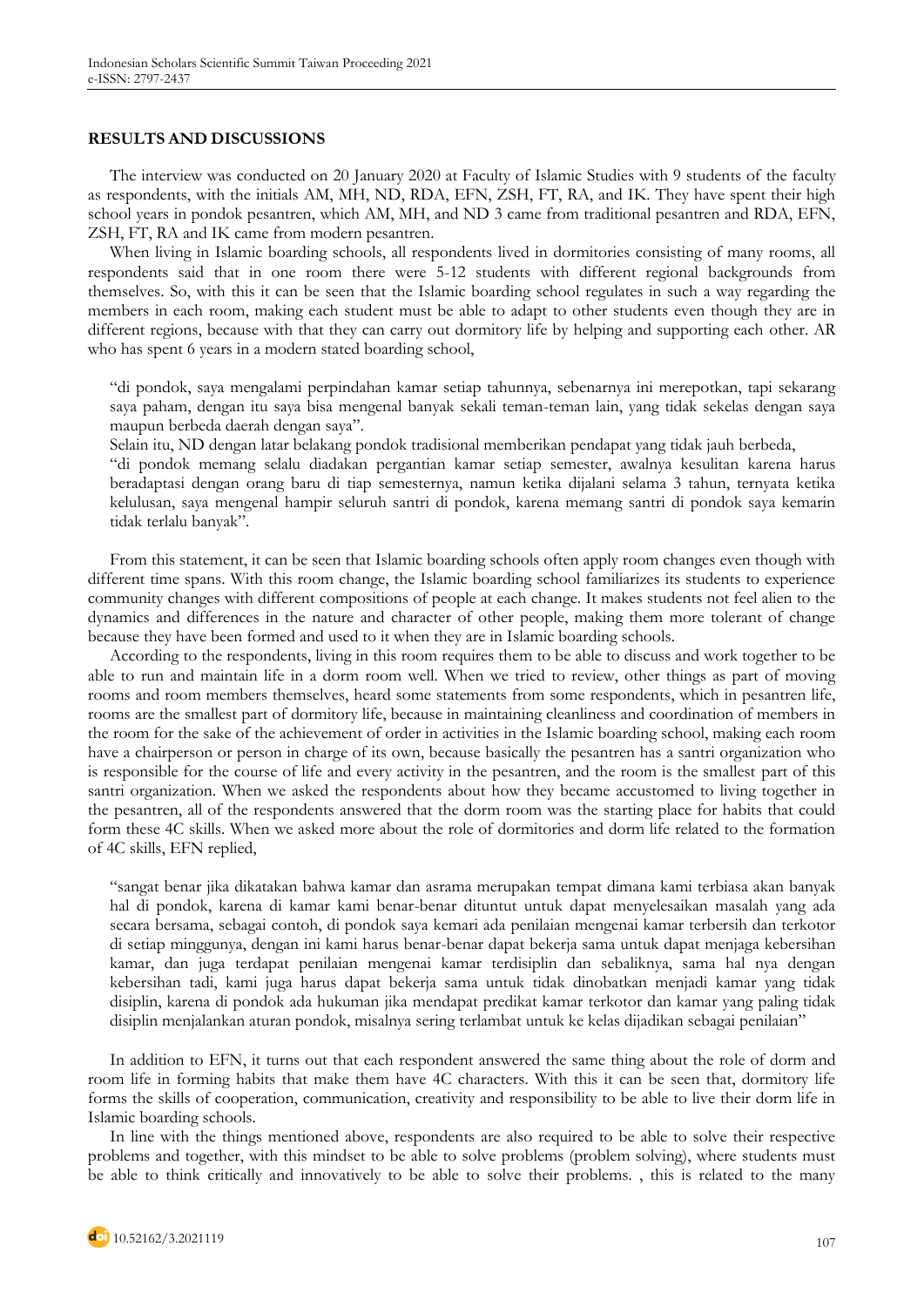limitations of time and cottage facilities, for example, students are not allowed to access the internet and electronic devices such as laptops at any time, even based on all respondents' answers, they are prohibited from bringing cellphones to the dormitory. We asked respondents how they responded to these limitations. RA stated,

"awalnya saya bingung juga bagaimana cara mengerjakan tugas yang membutuhkan alat bantu seperti laptop dan internet untuk mencari informasi, namun ternyata dengan itu saya jutsru harus bisa memaksa diri saya untuk dapat membagi waktu, karena klo di pondok, saya diizinkan untuk dapat menggunakan laptop setelah selesai sholat ashar hingga bell sore berbunyi saja, dengan itu saya mencoba untuk memanfaatkan waktu yang ada, karena takut waktnya kurang, maka saya biasanya mencetak informasi yang saya butuhkan dengan printout di koperasi, maka dengan itu saya dapat membawa informasi dan data yang saya butuhkan ke kamar" In addition, RDA added,

"iya dulu di pondok pernah beberapa kali ikut lomba sains nasional, jadi untuk team yang ikut mendapat izin dari pengasuh pondok untuk menggunakan media dan alat bantu sesuai dengan waktu yang ditentukan, jadi bisa lebih lama memakainya namun harus ada izin dari pengasuh atau pengurus pondok".

However, MH and FT added that the limitations in the cottage were indeed difficult for them in the beginning, but because this was not only felt by them, but the life of the cottage, which was already like that, did not make them feel difficult but on the contrary they trying to be able to meet their needs by adjusting to the existing circumstances and limitations.

In addition to dormitory life, Islamic boarding schools also apply curriculum-based education in accordance with national standards, making pesantren a recognized educational institution in Indonesia. Regarding learning in the classroom, all respondents convey the same thing, namely the learning method that is not much different from schools in general, only Islamic boarding schools classify Islamic boarding school learning materials as well as general, Islamic boarding school learning materials such as Arabic language materials and materials taken from the book. classics, while general subjects taught in schools such as mathematics, English and Arabic, social sciences such as geography and sociology as well as natural sciences such as physics, chemistry, and biology have also been taught in Islamic boarding schools.

Another interesting thing that we encountered in terms of familiarizing students so that 4C skills were formed in pesantren was how each student was given the responsibility and opportunity to take part in leadership and organization.

MH stated,

"di pondok ketika kami sudah menginjak tahun terakhir, kami diberikan amanah untuk mengurus seluruh aspek kehidupan di pondok, sesuai dengan arahan dari pemimpin pondok, kalau di pondok saya kemari nada banyak bagian-bagian, saya sendiri bagian bahasa, yang pastinya mengurus hal-hal yang berkaitan dengan pengembangan dan pengaturan bahasa dan skill berbahasa, ada juga bagian yang khusus mengurus kedisplinan asrama, ada juga kebersihan, keagamaan juga".

Based on the answers from all respondents, they have served as a certain part and received the mandate that must be carried out from the roles that have been obtained. Not much different from student organizations in schools in general, student organizations in Islamic boarding schools manage and resolve the types of problems that exist in boarding schools related to students. It's just that life in the cottage which covers all aspects of life for 24 hours and continuously, makes the problems faced by the administrators also more complex. In this case, we see the similarities in the answers of each respondent related to the responsibility of the santri as administrators of the boarding school, namely the demand for the santri to be able to share time and discipline in carrying out their role as students to study and also the administrators as seniors who take care of all their junior activities at the boarding school. Besides that, they are also required to be able to work in teams, become problem solvers to solve existing problems, and with all the limitations they encounter in Islamic boarding schools require them to be able to think critically, innovatively and adaptively in solving problems they encounter.

The results of this study can be seen from three aspects of life in Islamic boarding schools, which according to researchers where the habits acquired become the skills possessed by each student. First, dormitory life, as explained above, that the dormitory is a place where students spend their time, makes the complexity of the problems and challenges faced by students at the boarding school causes the emergence of habits that form 4C skills. Second is classroom life which is a place for students to gain knowledge, the knowledge that has been obtained in class can be applied by students in the class itself and also in dormitory life as well as organization,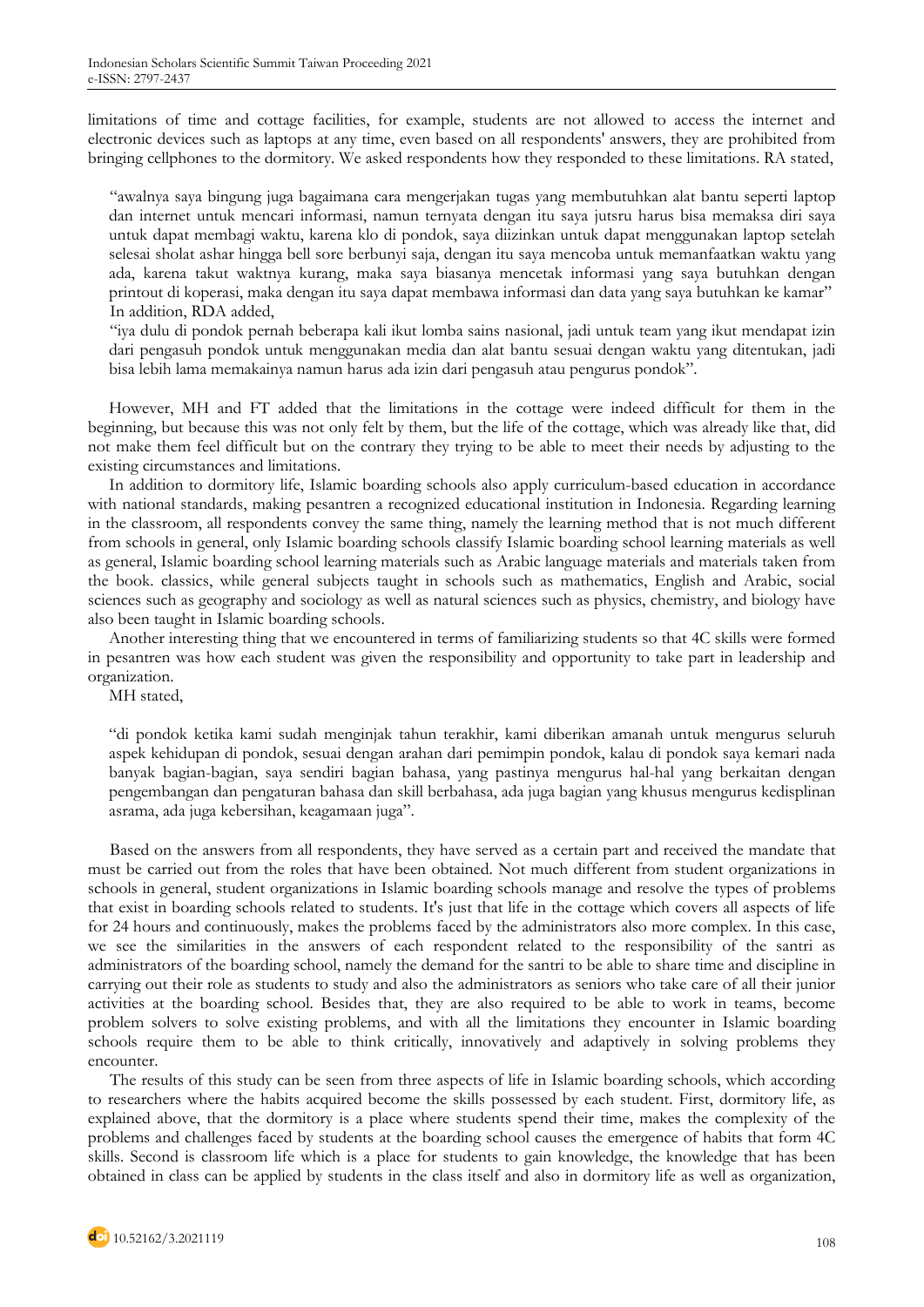finally there is organizational life that shapes the skills of Islamic boarding school students, where the organization becomes a forum for every student. students to be able to carry out the mandate and learn to be a leader and overall that makes students have communication skills, can collaborate and work in teams, think creatively, critically, innovatively and adaptively in solving problems in Islamic boarding schools. In accordance with what was stated in the research on the formation of character and skills in Islamic boarding schools, one of which is the habituation method, we consider that by habituation to the same activities continuously in life in the three aspects of this Islamic boarding school, the alumni of the Islamic boarding school have been 3-6 years in boarding school, or at least have 4C skills [12], In addition to the habituation method, another method that is also used is the punishment method so that the students follow all the activities and rules of the boarding school to get used to the things that become the skills of the santri later, which can help the alumni of the Islamic boarding school to be able to face the challenges of the 21st century. [13].

# **CONCLUSION**

From the overall interviews conducted and discussions of the results obtained, researchers can conclude that *pondok pesantren* have already prepared its alumny in to have and develop 21<sup>st</sup> skills by incorporating into the *pondok pesantren's* curriculum or made it into daily culture and habits, making all graduates can be better prepared to face the twenty-first century challenges in the world of future career, work or their next step educational studies. Besides that, there are things that should be used as a record for the government in order to give more attention to the growth and development of boarding schools in Indonesia because with this can be seen that boarding schools in the future will contribute a lot of human resources in the future to a more advanced and prosperous Indonesia.

# **REFERENCES**

- [1] Azra, Azyumardi; Afrianty D. PESANTREN AND MADRASA: MODERNIZATION OF INDONESIAN MUSLIM SOCIETY. 2005; 1–31.
- [2] Abdul Nasir Zakaria G. Pondok Pesantren : Changes and Its Future Pondok Pesantren : Changes and Its Future. *J Islam Arab Educ* 2010; 45–52.
- [3] https://ditpdpontren.kemenag.go.id/pdpp. *Kementrian Agama Indonesia*, https://ditpdpontren.kemenag.go.id/pdpp (2021).
- [4] Hendarman. CHALLENGES FOR 21st CENTURY LEARNING IN INDONESIA. In: *International Conference on Education and Language (ICEL)*, p. 20.
- [5] Imam S. Lembaga Pendidikan: Pembentukan Karakter. *Al-Tadzkiyyah J Pendidik Islam* 2017; 8: 85–103.
- [6] Gumilang R, Nurcholis A. Peran Pondok Pesantren dalam Pembentukan Karakter Santri. *J Comm-Edu* 2018; 1: 14–19.
- [7] Rijali A. Analisis Data Kualitatif. *Alhadharah J Ilmu Dakwah* 2018; 17: 81.
- [8] Mulyadi M. Penelitian Kuantitatif Dan Kualitatif Serta Pemikiran Dasar Menggabungkannya. *J Stud Komun dan Media* 2013; 15: 128.
- [9] Subandi. Deskripsi Kualitatif Sebagai Satu Metode dalam Penelitian Pertunjukan. *Harmonia* 2011; 11: 173–179.
- [10] Rachmawati IN. Pengumpulan Data Dalam Penelitian Kualitatif: Wawancara. *J Keperawatan Indones* 2007; 11: 35–40.
- [11] Korstjens I, Moser A. Series: Practical guidance to qualitative research. Part 4: Trustworthiness and publishing. *Eur J Gen Pract* 2018; 24: 120–124.
- [12] Nofiaturrahmah F. Metode Pendidikan Karakter di Pesantren. *J Pendidik Agama Islam* 2014; 11: 201–216.
- [13] Zubaidah S. Pembentukan Karakter Bagi Santri Melalui Kultur Pesantren (Studi Kasus Pondok Pesantren Tahfidzul Qur'an Al-Muntaha Salatiga).